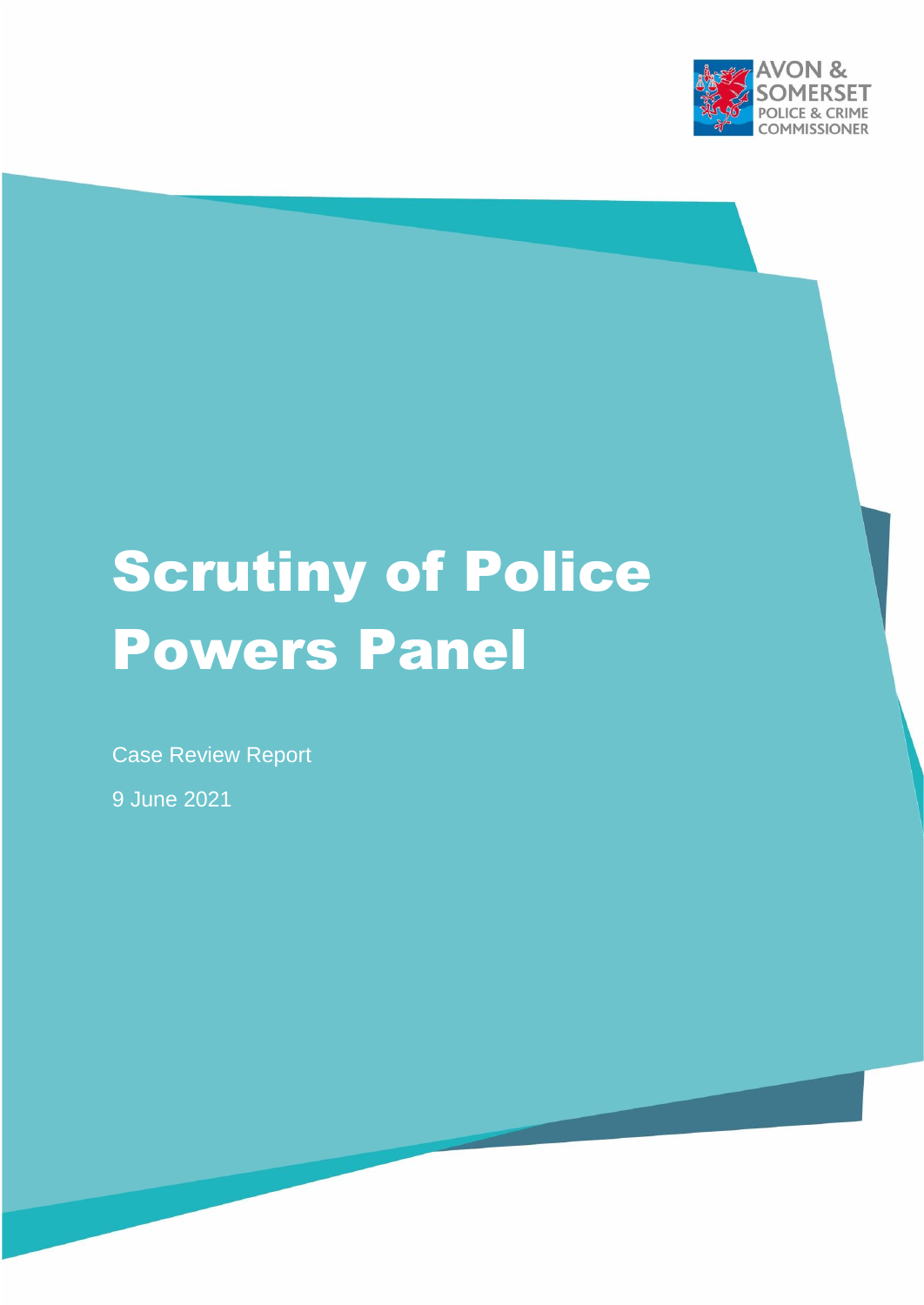

# Contents

#### Page 3 | Welcome to attendees

- | Constabulary Updates
- | Theme: Disproportionality: Stop and Search compliant handcuffing of Black subjects in either Somerset West or Bristol East
- | Summary of member feedback
- | AOB items summary
- Page 4 | Appendix 1: Summary of reviewed cases
- Page 8 | Appendix 2: Statistics on Stop & Search and body worn video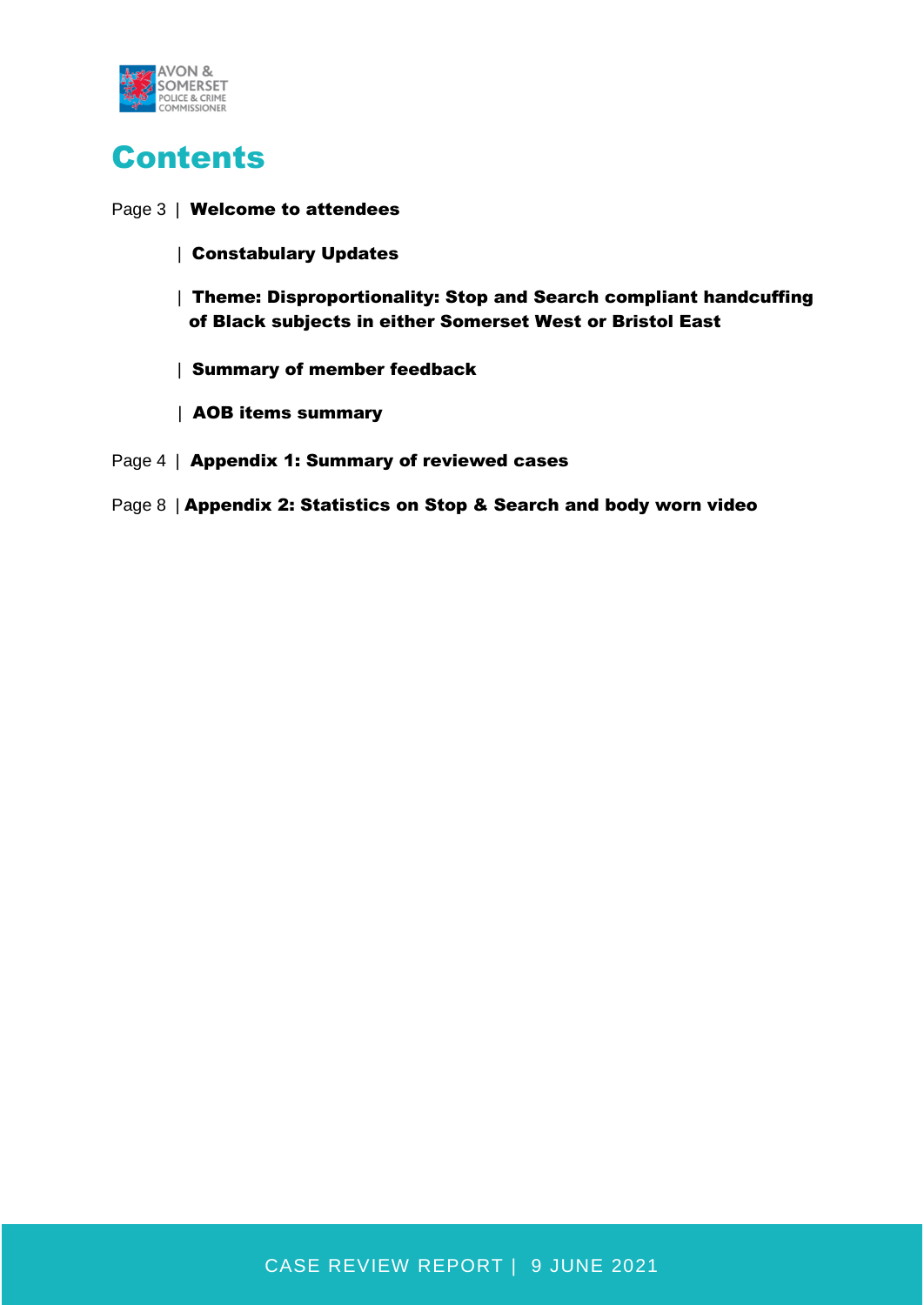

# Scrutiny of Police Powers Panel

# **9 th June 2021 Panel meeting**

#### **Welcome to attendees:**

9 of the 14 members attended the *Scrutiny of Police Powers* Panel meeting. Others in attendance: PCC Mark Shelford. Police Officers/Staff: Superintendent Head of Patrol & Lead for Hate Crime, Patrol Sgt. and lead for reviewing Police assaults (presenter), Black Police Association Chair and BPA member. Also standing invitations to Police Federation & UNISON.

### **Constabulary update – Assaults on Police** Report

presentation and discussion in response to the Panel's enquiries.

#### **Lammy Review Report:** Chair

Desmond updated members on his Stop and Search work and recommendations.

# **Police Taser training has been**

**revised** to include a vehicle scenario as well as all policing tools (e.g. PAVA spray, batons, all PPE) within the National Decision Making model, not just Taser as a tool for deployment. De-escalation work continues.

**6 cases were selected**, remotely reviewed by the Panel Chair and 2 cases reviewed by members during the 9th June 2021 online Panel meeting.

## **Theme: Disproportionality**

The ongoing theme for this Panel scrutiny is disproportionality. Panel members reviewed the Body Worn Video (BWV) footage for cases where **the subject of a Stop Search is Black, recorded as compliantly handcuffed. Stop and Search disproportionality is highest in the county of Somerset and so this geographical area has been chosen, as well as Bristol East/Central as a comparison.**

#### **Members' positive feedback includes:**

- Professional Police Officers. No goading.
- Member empathy for Police Officers acting on their suspicions (in response to a burglary) and observing.
- Female Officer conducted herself really well. She is clear, balanced, gentle and seeks permission before taking actions. Really good.

#### **Members' concerns includes:**

- Standing item: BWV switched on late
- Learning regarding conversations with people
- Inappropriate Police narrative e.g. 'I don't know you' can be antagonising.
- Nothing was found and yet the subject was detained for a strip search.
- Questionable grounds for a Stop and Search.

#### **Case reviews:** See: **Appendix 1 for Case summaries and feedback**

#### **AOB items:**

This is the last Panel meeting for 2 members after kindly extending their 3 year term for an extra year. Thank you from the Panel and Kathryn from the PCC's office to these members for their excellent feedback and robust questioning to the Constabulary, as well as praise where you see good practice. Thank you very much for the member's blog too, now published during National Volunteers' week (1-7 June).

PCC Mark Shelford's plans for the Panel will be shared as soon as possible. Face-toface meetings may be on 9<sup>th</sup> September 2021 but members will be consulted for preferences.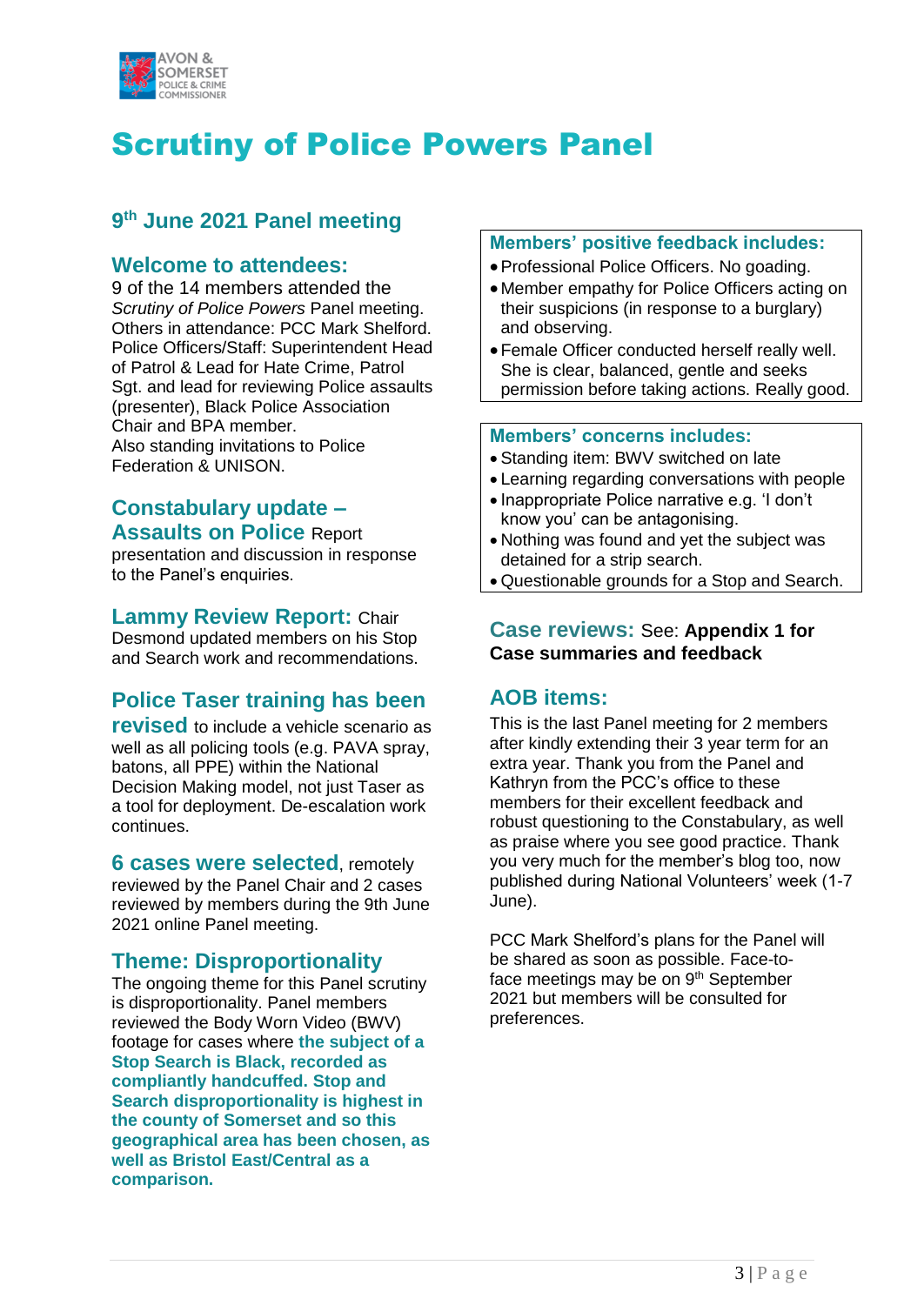# Appendix 1: Summary of reviewed cases

#### **PANEL CASE REVIEWS and CONSTABULARY RESPONSES**

#### **Note 1: If an object is found for the case then this is stated.**

**Note 2:** The GOWISELY acronym is a reminder to a Police Officer of the information that must be provided (in any order) to a person (subject) when the Officer performs a stop and search.

#### '**GOWISELY**' stands for:

- **G**: **Grounds for the search**;
- **O**: Object the officer is searching for;
- **W**: Warrant, particularly if the Officer is in plain clothes;
- **I**: Identification, proof that the Officer is indeed a Police Officer;
- **S:** Station to which the Officer is attached:
- **E**: Entitlement, any citizen being searched by a Police Officer is entitled to copies of the paperwork;
- **L**: Legislation, the legal power which gives the officer the right to stop and search;
- **Y**: YOU are being detained for the search or for the purpose of… i.e. informing the person in clear terms the purpose and nature of the search.

#### **Case 1: Stop & Search** 28/3/2021 **at 23:50hrs.**

#### [Note: 9 x BWVs. 1st/earliest selected]

**Background:** Officers are looking for a vehicle and a subject regarding a burglary. The man ran away. Very violent in the street and threatening Officers. The man ran (throwing the Police off the scent?) and the man couldn't justify running. A large amount of cash and 2 phones were found on the man.

#### **BWV database narrative:**

Male was very aggressive and threatened officers with violence, he made mentioned getting officers fired and he will seek compensation, he couldn't justify the reasons why he ran away, suspected drugs may be involved as he had a large amount of cash and two mobile phones on his person. He was handcuffed to the rear as when he was detained he was making movements to his right jacket pocket. He was moving around when he was handcuffed, he complained the handcuffs were tight so this was addressed immediately.

**Grounds**: Officers were on patrol looking for a stolen vehicle linked to a male who was sought for a serious offence. Upon conducting a search of surrounding roads looking for the subject vehicle the searched male sighted officers and immediately turned round and walked the other way. When officers approached he ran away for a considerable distance. Male was being very volatile in the street shouting and swearing. He also threatened officers with violence. His behaviour made officers suspicious he may have something to hide on his person and he was behaving in this way to throw officers off the scent.

#### **Positive member feedback:**

- The Officers' reaction to the man (burglary suspect) running away is understandable and it's Police Officers' instinct to react. It's similar to a parent's judgement of their child's behaviour.
- Another member had empathy and felt for the Police Officer. There was suspicion by the Officers (however not an understanding of or empathy between the Officer and subject).
- The Police were professional and there was no goading.
- Something could have been found (burglary suspect) so there was a reason to search.
- Officers are employed to observe what's going on and the member doesn't criticise their instincts, although it may not be correct.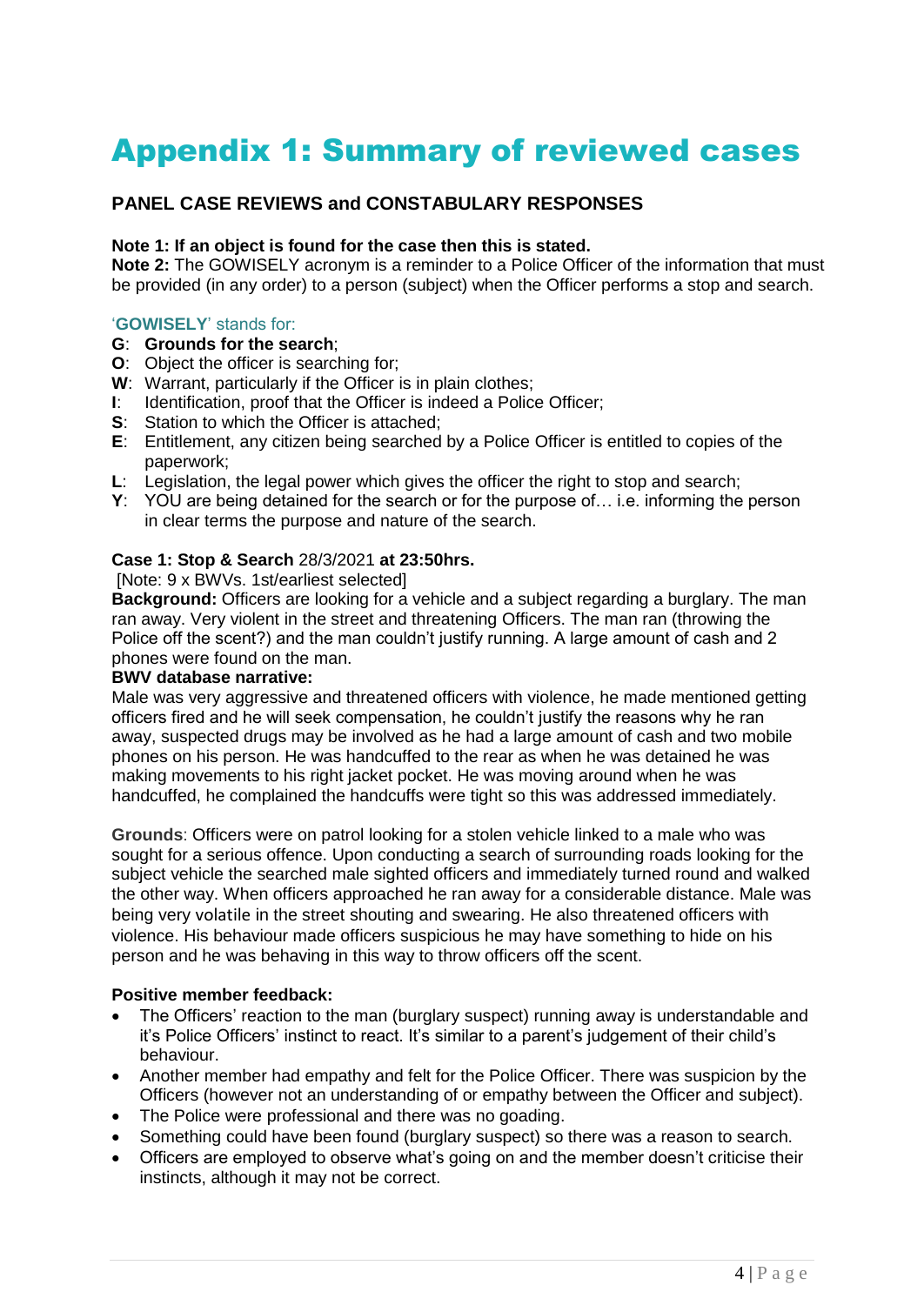

#### **Member concerns:**

- A different view to above from another member: It was the wrong police instincts in this case.
- The BWV started too late. The man was already prone on the ground and in handcuffs to his back. It doesn't appear from the BWV of the man protesting that the handcuffing is compliant, yet it is recorded a 'compliant handcuffing'.
- Were there adequate grounds for the Stop and Search? The reason for the transportation to custody for a full search appeared to be after nothing was found by the initial search and £300 cash was on the person.
- If a similar police encounter(s) happened in the past then a Panel member can fully understand what the man did (turning then running away from the Police and being argumentative and uncooperative). If it happened to the Panel member, they would be fuming.
- A male stated 'I can't breathe' but the Officer said 'You're breathing so you can breathe fine' and 'Wind your neck in'. That isn't appropriate language.
- Nothing was found, but then the man had to go to the Police Station for an additional search.
- Is running away an offence?
- The man had 2 phones. A Panel member has 2 phones too.
- The detained man was chanting 'Kill the Bill' and the Officer asked what the man thought about kill the bill and that he knew nothing. There was no need to say that.
- Black and minority ethnicity people hear Officers say over and over again 'I don't know you'. For learning: The narrative should change.

#### *Constabulary response to members' questions:*

*A mnemonic identified as good practice can assist a Police Officer in thinking though the process of:* 

*. Reasonable grounds*

*. The completion of a search record in a professional and logical format:*

#### *SHACK:*

*Seen: What have you Seen? Include: Actions, Behaviour, Drugs paraphernalia present. Heard: What have you Heard: Include: Conversations, Alarms, Breaking glass …*

*Actions: What did you do? Include: What the person/subject did in response, whether their actions increased or decreased the Officer's grounds for the search.*

*Conversation: What did the Officer say to the subject? Include: What they said, whether their reply increased or decreased the Officer's grounds to search.* 

*Knowledge: What is already known? Include information know about the individual. Smell: What could be smelt? Include any smells that might give rise to suspicion that: Drugs may be present, Dangerous substances may be present.* 

*Officer suspicions included the recent burglary and the car alarm going off. There is no law as such for running away from Police Officers but it's not normal behaviour. The Officers need to explain, more reassuring narrative is required and the grounds are not convincing in this case. Can't see what grounds for concealing anything and therefore detaining the person and transporting him to the Police Station for a strip search. Regarding the man initially saying 'I can't breathe', Officers pulled him off his front quickly. Regarding professionalism, having the Police Officers helped or inflamed the situation? Some Officer comments were unhelpful, e.g. 'I don't know you' and 'You're talking so you're fine' and 'Is there anything in the [police] car than doesn't belong to you?' It would have been better to have this conversation later, to show nothing was in the police vehicle left behind from any previous person.* 

*The man could have been calmer, but he doesn't have to be.*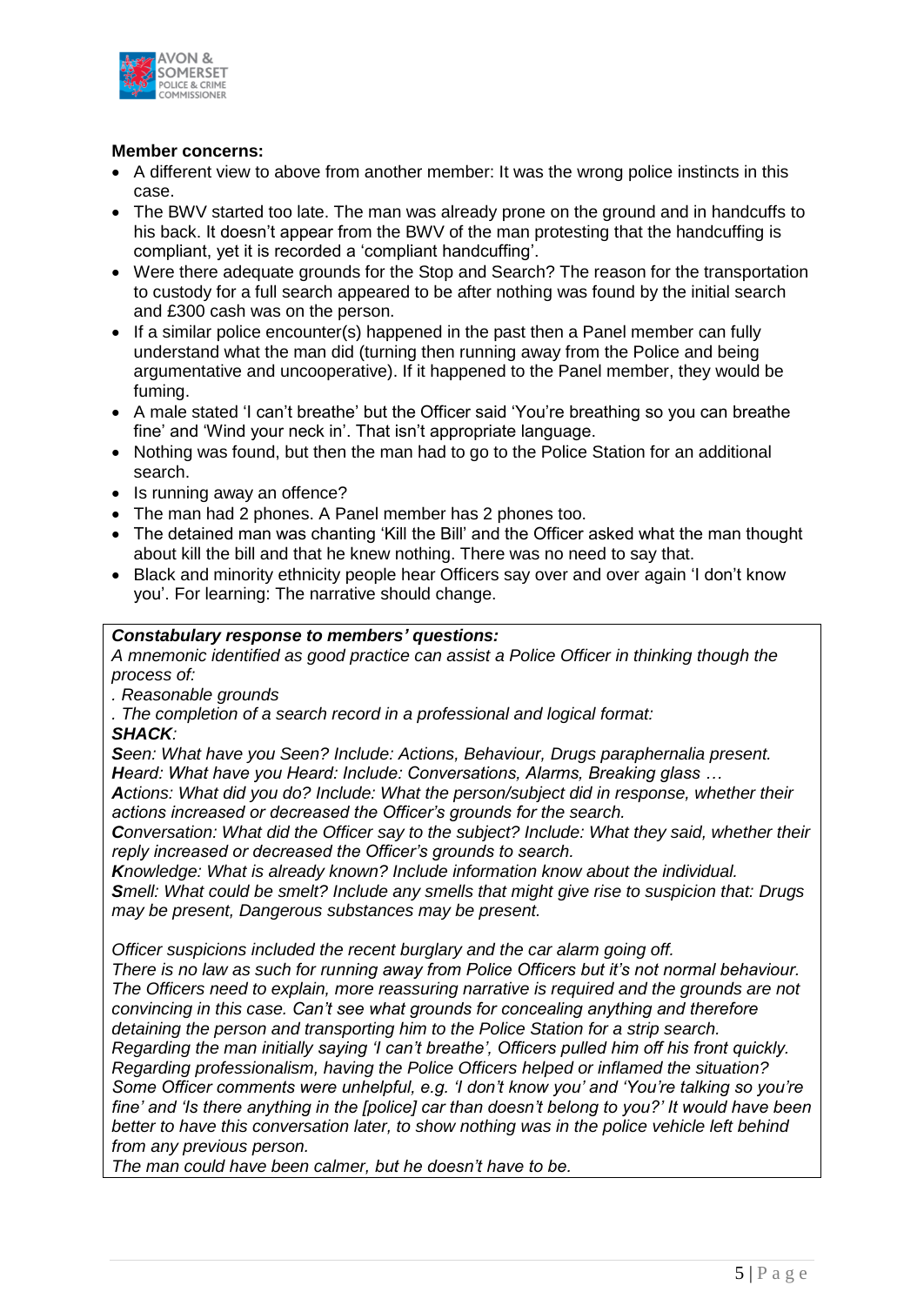

*This is not a 'compliant handcuffing' case and there is police learning from it. If a large amount of drugs or cash is found during a search then Officers would seize the phone(s) but not otherwise. The ground for the search would be put in writing. There was no specific request for armed response. The log records the Officers made a general call for assistance only.* 

#### **Case 2: Stop & Search** 30/3/2021

[Note: 13 BWVs. 3 selected to get the earliest, then comparison Search, then search of <J> ] **Summary:** Incident reported: 2-3 people have just smashed the fire exit window in an attempt to break in – informant (inft) shouted and they just left - ran off towards high street. damage to a building (not a dwelling) the damage has been caused in an attempt to gain entry estimated value of damage - under £5000 it's unknown if there is any CCTV available inft will have to go and check.

**Grounds**: It was alleged that two people had damaged afire exit door in Morrisons, TAUNTON. Council CCTV followed the two people to GOODLAND GARDENS. The description CCTV gave me was dark jacket with hood up. A person was running towards me in GOODLAND GARDENS which matched that description. I stopped them and asked have they got any weapons on them. She said "YES I HAVE A KNIFE". I then carried out the search as I believed that there was a knife on her possession

#### **Positive member feedback:**

- Police Officers are human beings and it's understandable that Officers want to engage, person to person, and get a rapport with a member of the public. However, the public perception can be to see a Police Officer as a 'corporate uniform' and the Police *organisation*, not as an individual person. See concerns below.
- Members commend the female Officer who conducted herself really well. She is clear, balanced, gentle and seeks permission before taking actions. It's all really good.
- There is a corporate approach but it's a difficult Officer role, thinking on their feet, to not make matters worse. Conscious and unconscious bias runs both ways.

#### **Member concerns, questions and suggestions for learning and improvement:**

- Again and again, it's Police Officers saying 'I've never met you before' at each encounter with some people. Officers continually say 'I've never met you before' and 'I don't know you' can be antagonising to people. Rather than saying 'I'm an individual' the Constabulary would benefit from an agreed approach, to give consistency and be constructive, not to antagonise the member of the public. Training, with role play, is suggested by the Panel.
- The female started to talk about her mum's experiences but the Officers didn't want to listen. This is a learning point, to listen.
- No GOWISELY items stated. The Officer started with 'I'm going to search you'.
- What options are there for deploying handcuffs? e.g. front, back, locking and double lock?
- When someone puts on a Police uniform they are 'the Police', not an individual, but an individual representing Avon and Somerset Constabulary. People see Police Officers as a corporate badge, not an individual. Officers say 'It's the first time you've met me' and 'You don't know me' but for the member of the public *they* are the individual and the Police Officer is the Authority.
- Improvement/learning suggestions: Improve the description of the missing person being sought rather than fishing for more information from the female suspected of being that person.
- There seems to be Officer uncertainty regarding which items are admissible.
- The Officer asks the female for her name and tries to obtain details but she says she doesn't have to answer. For Officer learning, the Officers could have appealed to the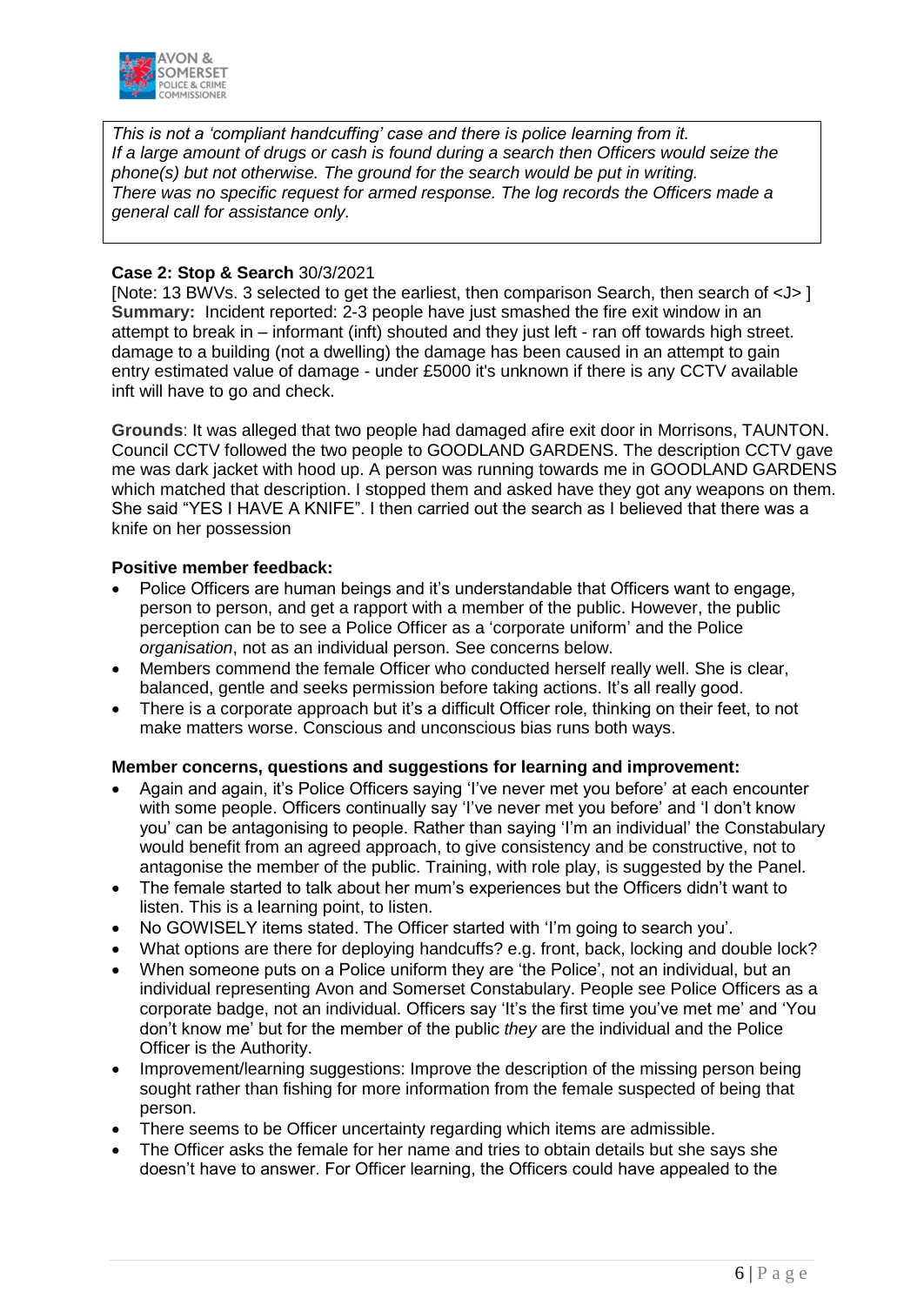

female's human-side and could say they want to comfort a worried family.

*Constabulary response: Thanks very much, these are good points. The Police received a report of a break-in. Also the female stopped said she had a knife on her. The Officers were proportionate and didn't overact, correctly moving the 2 females away from each other. It should be taken into account that Officers are hearing it more and more: The 'kill the bill'*  incident was a week earlier. Officers can't take it personally and in this case, it didn't *escalate the situation.* 

*An Officer is tutoring a less experienced Officer (e.g. regarding what's admissible). Regarding asking for their name and address, it can't be assumed that this female is the missing person. A lot of Police resources go into trying to find missing people. However, this female does not want to assist with the missing person line.* 

*Panel members' feedback is good for Police learning. Good points too.* 

*Training already includes role play, including Bristol Mayor Marvin Rees conversations to change Officers' replies saying 'It wasn't me who did those previous Stop and Search'. A cultural intelligence piece comes in here and not taking it personally by the Officer. Action: BWV footage is missing at the start so a check will be made to see if GOWISELY items were stated.* 

## **Additional cases selected and viewed by the Panel Chair prior to the Panel meeting**

**Case 3: Stop & Search** 5/4/2021 at 20:04hrs.

[Note: 6 x BWVs. 1st/earliest selected (white subject) and then 5th BWV of black subject] **BWV database narrative**: Footage shows stop search and arrest of <W> following stop and S.23 search of vehicle <reg> Red Honda Stream.

**Log summary:** Male was very aggressive and threatened officers with violence, he made mention of getting officers fired and he will seek compensation, he couldn't justify the reasons why he ran away, suspected drugs maybe inv…

**Case 4: Stop & Search 15/4**/2021 at 22:59hrs.

[Note: 2 x BWVs. 1st selected]

**BWV database narrative: ...** attendance at Cathedral Walk, Bristol. Shows disclosures of victim/witnesses. Also shows S1 stop search of <H> and subsequent arrest on suspicion of robbery

**Log summary:** PROBLEM: DISTURBANCE ON THE STREET - APPROX 8 PEOPLE INVOLVED. IT'S UNKNOWN IF THERE IS ANY CCTV AVAILABLE

#### **Case 5: Stop & Search 18/4**/2021 at 00:54hrs.

[Note: 22 x BWVs. The selected video is the 4th, BWV start-time wise, but there are other events within the 22 BWVs]

**BWV database narrative:** Initial attendance at PRINCE STREET to reports of where males had made off to following an altercation involving bottles. Shows initial section 1 stop and search and the subsequent arrest for ASSAULT ABH on male named <W>

**Log summary**: Male assaulted - Bottled over head. Offender nearby. Victim outside shop.

#### **Case 6: Stop & Search 20/4**/2021 at 00:54hrs.

[Note**:** 2nd selected of 4 x BWVs. This is the search and arrest of <R> (The 1st BWV starts at the same time, 23:24hrs.]

**Log summary**: inft was approached by a male who stated someone had taken his money the male then said he had a knife on him in his sock and he was going to stab her - he is currently in bristol best kebab shop right now.